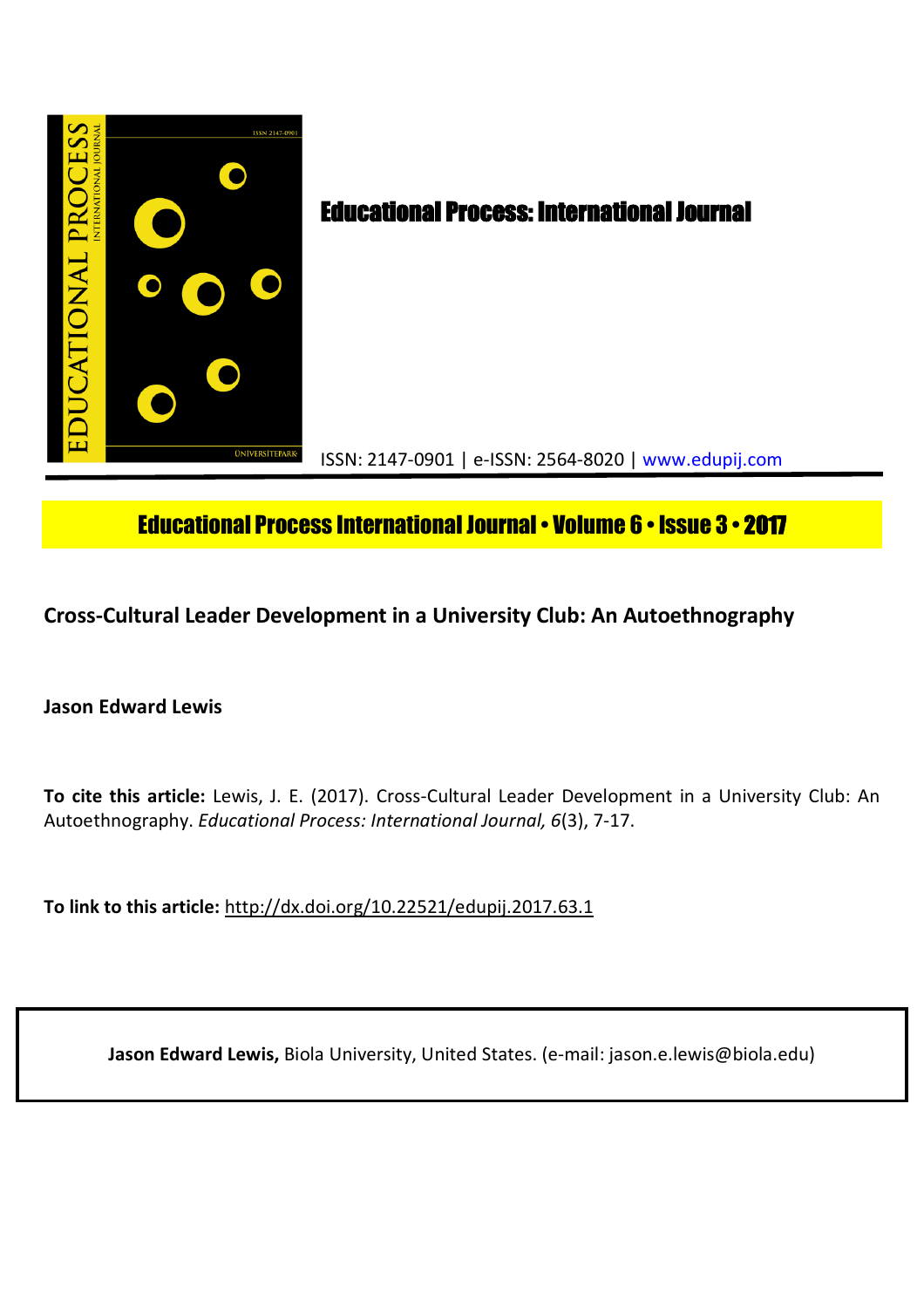## EDUPIJ • Volume 6 • Issue 3 • 2017 • pp. 7–17.

## **Cross-Cultural Leader Development in a University Club: An Autoethnography**

## JASON EDWARD LEWIS

## **Abstract**

There is a growing body of research on the organization, effectiveness, and strategies of leadership teams. Less research exists on such aspects in cross-cultural teams. Little is known about how team leadership can be used in cross-cultural university clubs and how such settings foster leader development. Within the framework of existing literature, this analytic autoethnography examines how I develop leadership skills in university students cross-culturally through a student choir club by utilizing a team leadership model. This study provides an understanding of how leader development can occur in university clubs in cross-cultural settings through employing a team leadership model. Student club advisors may benefit from knowing the benefits of consciously developing leadership skills with club members and some strategies of how to develop such skills. Students might recognize the advantages of clubs that can help them become better leaders. Current club leaders can see that leadership skills can be developed in all types of clubs, especially within a choir. University administrators can see the practical value of extra-curricular student clubs in developing leaders.

**Keywords:** international education, qualitative research, mentoring.



 $\sqrt{10}$ 

………………………………………........….....………………………………...……………

EDUPIJ • ISSN 2147-0901 • e-ISSN 2564-8020 Copyright © 2017 by ÜNİVERSİTEPARK edupij.com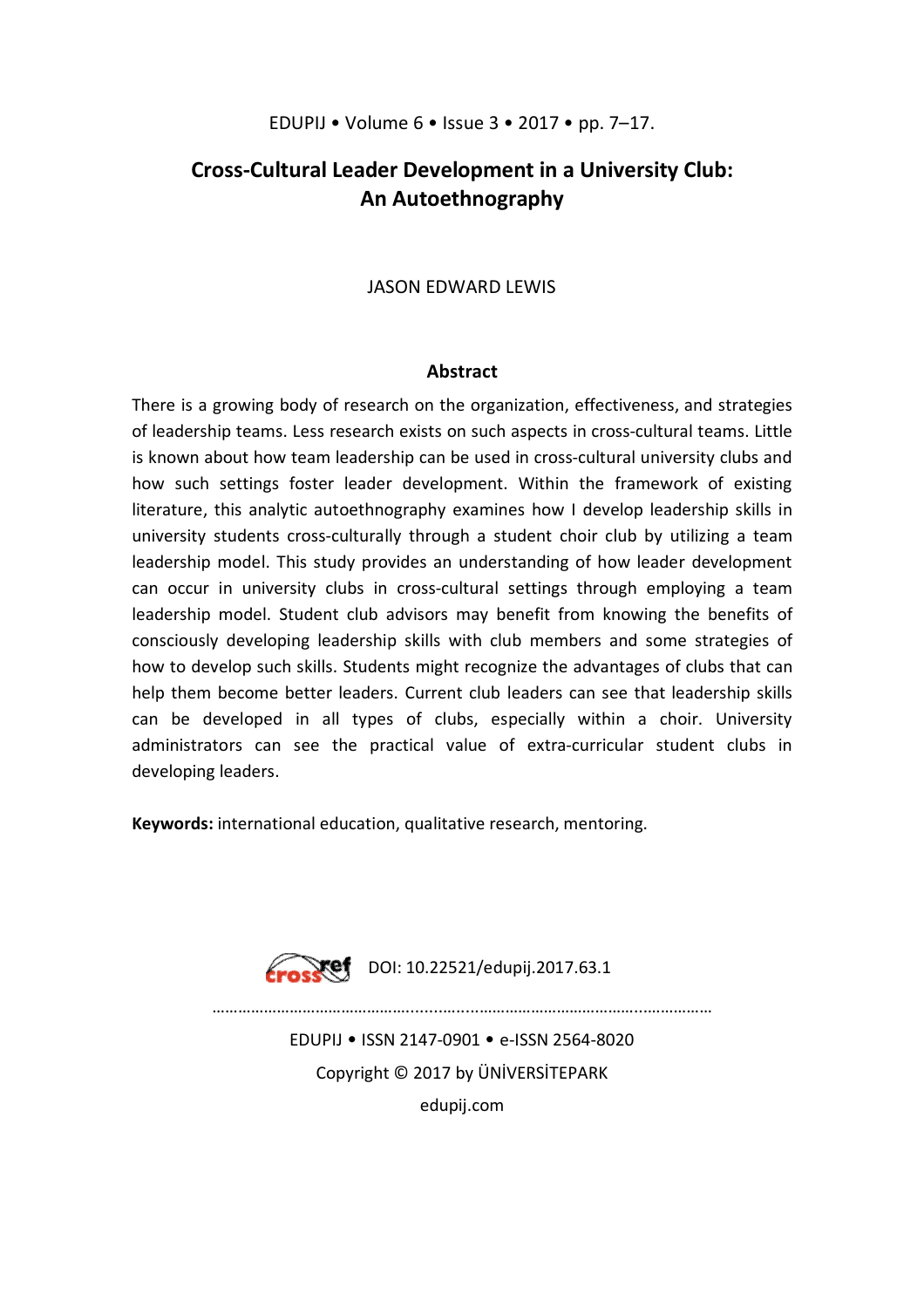## **Introduction**

Many student clubs and organizations are supported and advised by a university employee from student affairs, a faculty member, or other university representative. The purpose of the advisor is to aid the students in completing club tasks and following university guidelines, but the advisor also has an opportunity to assist in developing their leadership competencies (Taylor, 2008; Wankat & Oreowicz, 2002). Therefore, the advisor or adult leader can support the development of leadership skills in university students through a student club experience.

While developing leadership in student clubs has been addressed in the North American and European university settings, little is known about this process in a crosscultural/international setting. The purpose of this study is to examine how I develop leadership skills in university students cross-culturally through a student choir club by utilizing a team leadership model.

A few students approached me one day to ask if I would help them start a choir. I quickly refused their request at the time. During the summer break, I continued to think about their request and decided to give it a try. At the beginning of the next semester, I organized an informational meeting for all students who might be interested in participating in a choir. The turnout was more than I expected, and I immediately knew a choir was important for these students.

After the first couple of months of rehearsal, I realized that I needed help if the choir was to continue. Nearly 100 students came to rehearsals and it appeared there were 100 different opinions on what our choir should be. Building a choir seemed impossible at Nazarbayev University and I wanted to quit. However, one day, about three months after the choir began, I decided to try one last thing. I decided to form a team of five choir members to advise me and help guide the direction of the choir—the leadership team.

Working in teams and groups is common practice in almost all types of organization. There is scholarly research in many fields regarding how teams function, how teams lead projects, the characteristics of effective team leaders, and how members of the team grow and develop. The following is a review of the relevant literature on team leadership, two main styles of how to lead a team, cross-cultural studies of teams, and important elements of leader development.

#### *Team Leadership*

Team leadership can be defined as an "organizational group that is composed of members who are interdependent, who share common goals, and who must coordinate their activities to accomplish these goals" (Northouse, 2016, p. 363). Teams provide a collaborative environment where individual strengths are employed and weaknesses are curtailed. Teams have the benefit of access to multiple skills, talents, and abilities among the members to facilitate more robust approaches to accomplishing goals. Some teams share leadership equally, however most teams have an appointed leader to help guide the team. There is no singular better way to organize and manage a team.

In their study of 45 production teams in two companies, Stewart and Barrick (2000) learned that "a single optimal structure for work teams does not exist" (p. 145). This implies that each team should be structured around the unique factors within and surrounding a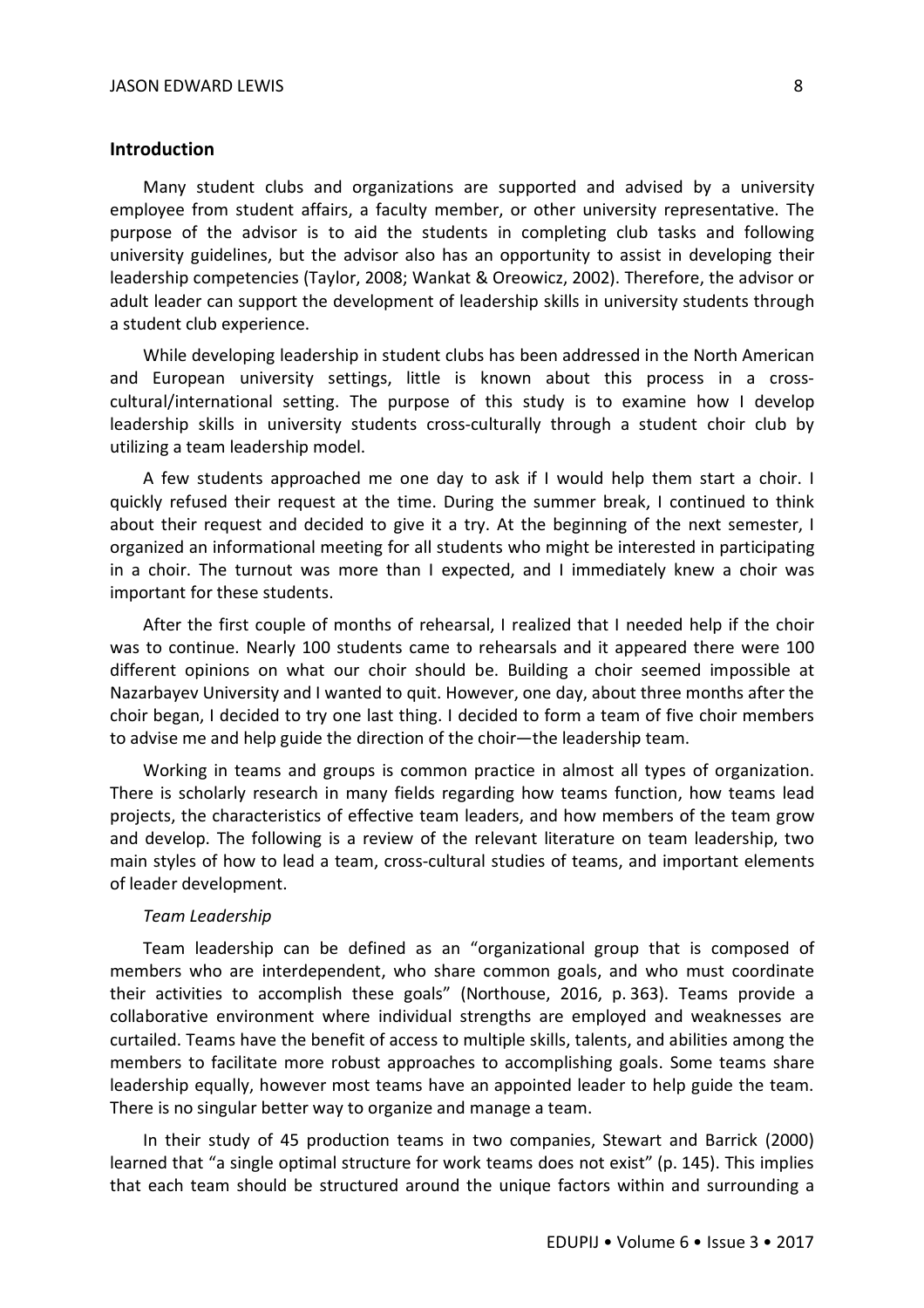team. These factors include things such as the charisma and ability of the team leader, the abilities and motivation of the team members, environment or context, tasks and goals of the team, and quality of communication within the team and with the lead member.

It is important to consider the team size. Oliver and Marwell (1988) found that the appropriate team size is simply the size that is best for the task. They argue there is no magic formula to determine team size; rather it is the leader's responsibility to assess the situation, the task, team member efficacy, and context to determine the appropriate team size. Team size may be difficult to determine, especially at the outset of a project.

Team leadership fosters greater innovation. Hoch (2013) conducted a study of 43 work teams in two companies. She found that shared leadership is positively associated with innovation. Organizations whose objective is innovation would do well to promote team leadership.

Teams go through a constant cycle of planning and action. Marks, Mathieu, and Zaccaro (2001) note that teams may cycle through planning, or what they call "transition", and action several times and may do these differently at different phases of the task. The planning, or transition, phases are when the team develops goals, ideas, tasks, and formulates how to implement change. In the action phases, they implement their plans, execute tasks to accomplish the goals, and evaluate progress.

Chong (2007) found that high performing teams are positively associated with team trust. Lencioni (2002) argues that trust is foundational because it encourages the team to engage in healthy conflicts, which is also argued as being foundational to effective teams Not only is trust important, Graen, Hui, and Taylor (2006) found in their study of leadermember exchange leadership in project teams that dyadic respect and commitment are also important for successful project teams. They conclude that early estimates of these three– trust, respect, and commitment–are not reliable.

Larson and LaFasto (1989) constructed a framework for cultivating and maintaining effective teams that is still considered to be a valid foundation for teams today (Northouse, 2016). Based on a three-year research study of 32 management teams, Larson and LaFasto found eight characteristics of effective teams that emerged from the data. These eight characteristics are: a clear, elevating goal; a results-driven structure; competent team members; unified commitment; collaborative climate; standards of excellence; external support and recognition; and principled leadership. They argue that these characteristics must all be present for a team to function at its most effective.

### *Directive vs. Coaching Styles of Team Leadership*

There are two main styles of team leadership: directive leadership and coaching leadership (DeRue, Barnes, & Morgeson, 2010). A leader with a directive style of leadership demonstrates this through providing goals, giving direction, assessing progress, and making adjustments based on emerging circumstances. A leader who demonstrates a coaching style of leadership seeks to encourage and develop the team members and empower them to take ownership of the assigned tasks. Both styles of team leadership can be effective, and it seems that the type of leader and team member type greatly influence the success, performance, and effectiveness of the team.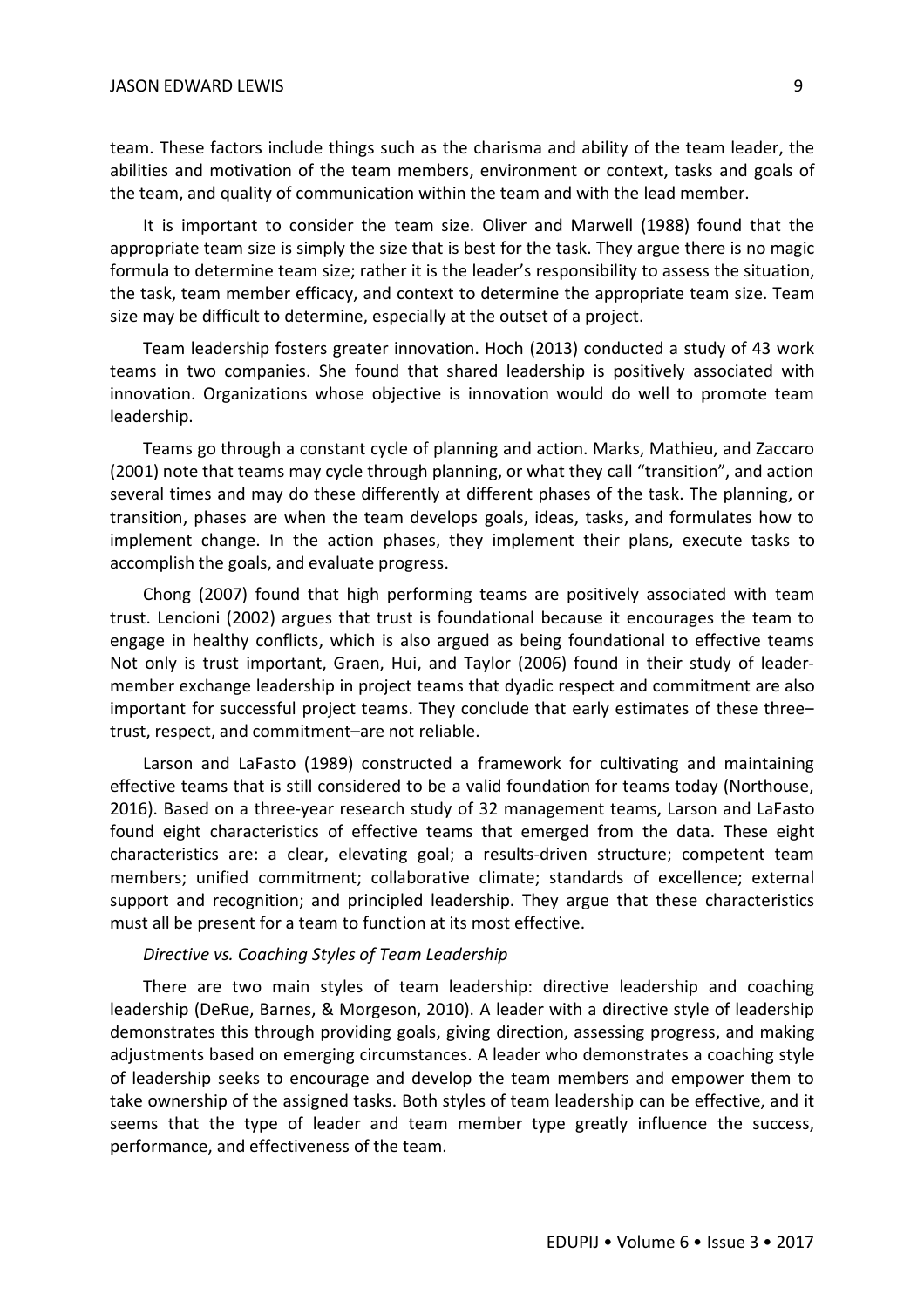Pearce and Sims (2002) were able to discover that a more directive style of team leadership led to better team performance. However, Manz and Sims (1987) found that a coaching style of team leadership led to more effective teams because these teams could self-evaluate and make internal role modifications as needed. This suggests there is no one best style of team leadership.

In their study, DeRue et al. (2010) found that a coaching style of team leadership was more effective with low levels of team member self-efficacy and a directive style was more effective with high levels of team member self-efficacy. Team leaders should be chosen based on the team members' self-efficacy levels, or team members should be chosen based on the leader's preferred style. They suggest that as self-efficacy grows, the leader should adjust to be more directive. This leads to one interesting conclusion that seems to be illogical, and that is that as team members develop, a more directive style of leadership is considered better.

#### *Cross-Cultural Considerations of Team Leadership*

How do these theories of team leadership translate in another cultural context? Harrison, McKinnon, Wu, and Chow (2000) conducted a mixed-methods study of cultural factors that affect a fluid team and their leadership. Fluid teams are teams where there is regular change of membership. Their data suggests that the differences between Anglo-American and Chinese teams "were substantially driven by cultural differences" (p. 504). They note that the fluid nature of the teams caused the Taiwanese teams to struggle more than the Australian teams. This suggests that team leaders in cultures similar to Chinesebased cultures with regard to high power distance and collectivism should avoid fluid teams.

Diversity is a natural aspect of working cross-culturally. In their book on helping managers develop diverse teams and utilize the strengths of the diversity, Gardenswartz and Rowe (2003) provide valuable insights on working with diverse teams. They found significant differences between working with homogenous American teams and culturally diverse teams. Being a leader or member of a diverse team is different than being in a homogenous team. There are different strengths, weaknesses, and challenges that must be managed.

#### *Leader Development*

Whether a leader is born or made, all leaders develop their competencies, abilities, and skills as they grow and journey through life. In their book, Van Velsor, McCauley, and Ruderman (2010) provide a definition of leader development as "the expansion of a person's capacity to be effective in leadership roles and processes" (p. 26). They argue that developing one's leadership capacity is a process centered on personal development in areas such as self-management, social skills, and work capabilities. Therefore, leadership development provides a more holistic form of development.

Gould, Voelker, and Griffes (2013) also found that leader development was grounded in personal development. They learned that developing personal skills, such as coping with pressure and stress management, not only helped the athletic teams succeed during game time, but also helped the individuals in their personal lives. They found that the biggest mistake made by the coaches was giving improper amounts of responsibility, whether too much or too little, to the team captains.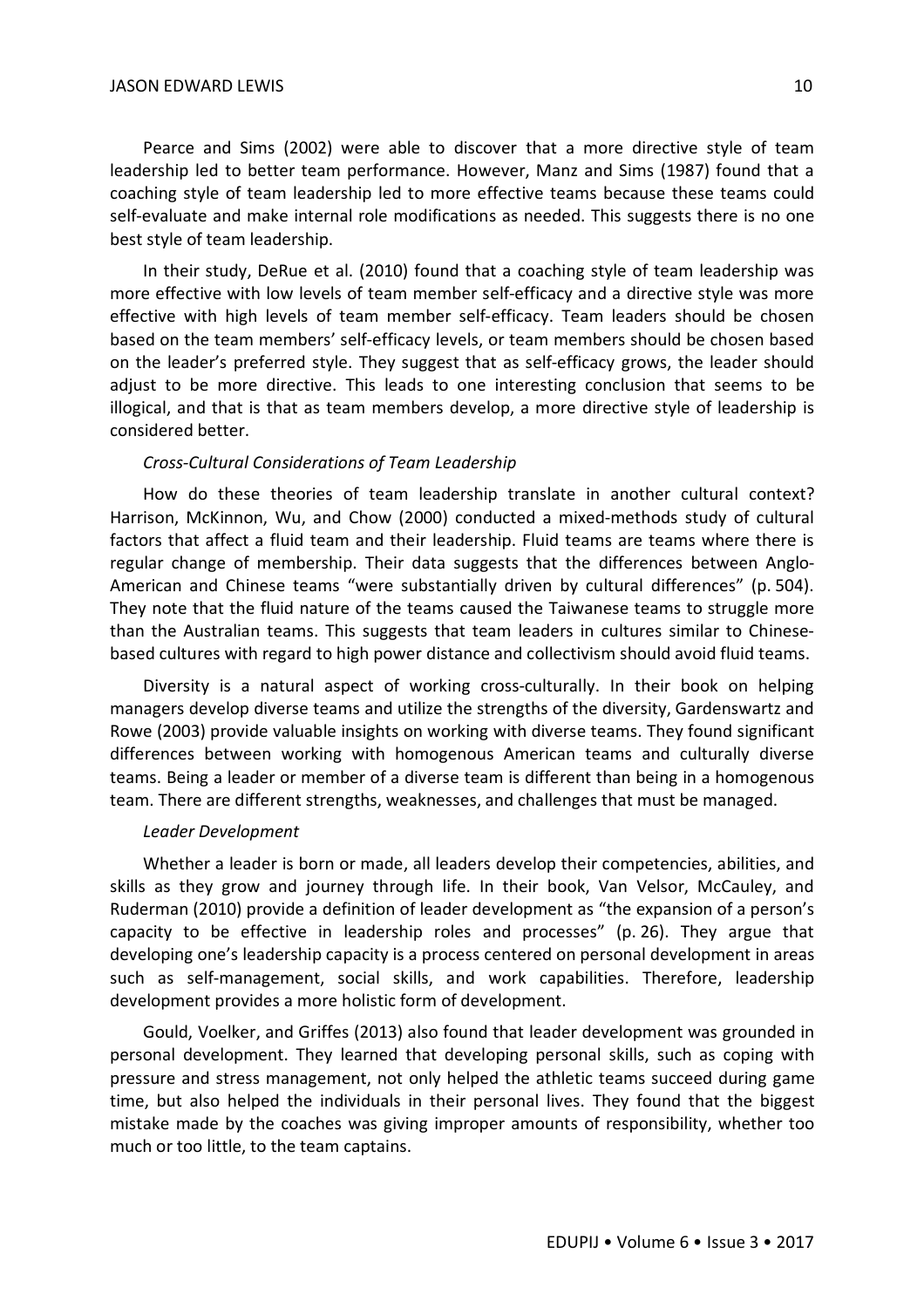Three key elements of leader development are challenging experiences, dependable support, and proper assessment (Van Velsor et al., 2010). First, challenging experiences stretch the person in new ways that may make them feel uncomfortable. Second, giving dependable support helps the individual handle the challenges they face by being a listening ear, helping make suggestions, providing resources, and being a general source of encouragement. Third, proper assessment from the leader or outsiders will help the learner understand their current strengths, effectiveness, and needs. The individual will learn what needs to change and can also create benchmarks for future growth and development.

Team leadership is unique within the field of leadership studies because of the focus on a group of people instead of a single leader. Aspects of teams, such as structure, size, mutual trust, and member competencies must be examined. Adding a cross-cultural component to team leadership brings another dimension that must be evaluated. Communication and expectations can vary considerably from one culture to another. Team members can also benefit from personal leader development. They can develop and sharpen their personal and professional skills such as self-management, social skills, and abilities. This study seeks to explore how a university club can employ cross-cultural team leadership effectively and how it can foster leader development.

## **Methodology**

For this study, I have chosen to employ an analytic autoethnographic method to provide insights and understandings from my own personal perspective. Autoethnography is a participant-observation research method that incorporates personal experience and reflexivity to understand an experience (Muncey, 2010). Analytical autoethnography is characterized by five key features; "complete member researcher status, analytic reflexivity, narrative visibility of the researcher's self, dialogue with informants beyond the self, and commitment to theoretical analysis" (Anderson, 2006).

This analytic autoethnographic case study examines leadership practices in a university student choir in Kazakhstan from my perspective as the choir's director. More importantly, the examination seeks to describe and analyze how, as the director, I encourage the development of leadership skills in a diverse group of students who have emerged as student group leaders. I examine my experiences of leading, compare them with literature on the respective approaches to leadership, and consider the unique aspect of the crosscultural context.

My central research question for this study is: How do I develop leadership skills in leadership team members of a university club in this cross-cultural context? My subquestions to help answer the central question are:

- How do my team leadership experiences compare with the literature on team leadership?
- How can I encourage leader development in leadership team members?
- What cross-cultural challenges emerge in my team leadership and leader development efforts?
- What changes can I implement to facilitate better leader development opportunities?

Leadership teams have been referred to by different terms throughout the literature. Terms such as teams, work teams, working teams, workgroups, leadership teams, and team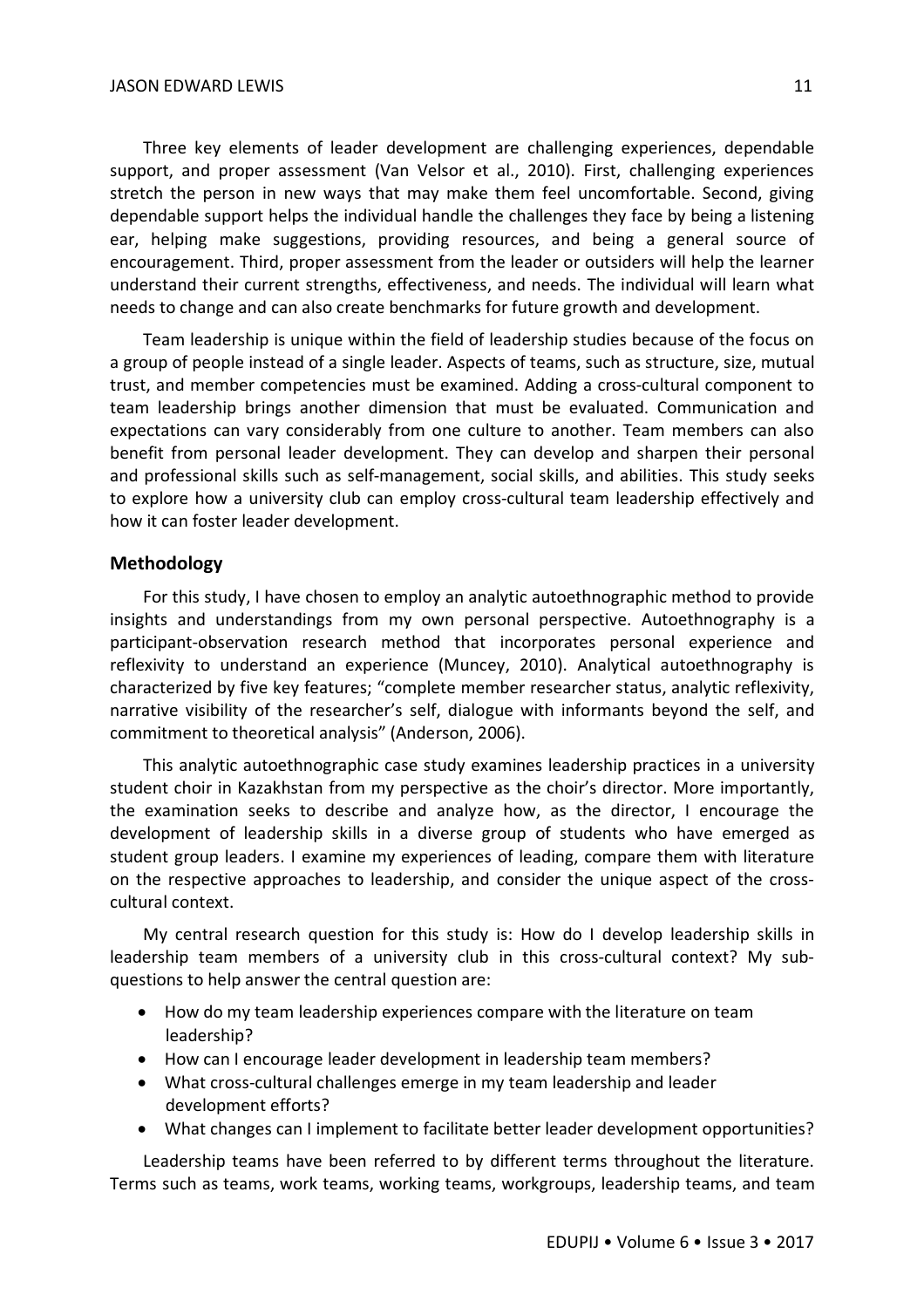leadership have all been used to describe a similar concept that I will refer to as leadership teams as previously defined by Northouse (2016).

## **Results and Discussion**

In my role as the choir director, I formed a leadership team comprised of five members of the choir. The leadership team members were selected based on their commitment to the choir and their demonstrated leadership abilities. The team has provided cultural insights of which I was unaware, ideas that are more suited to their generation's style preferences, and help for preparing concert performances. In their roles, they develop their leadership skills, and I purposefully seek opportunities to further their leadership development.

## *Choir Leadership Team*

The leadership team was formed in January 2013. Challenges come and go, and the team has learned from the past. In the beginning, some team members did not know each other and had to develop relationships. Two members of the then newly-formed team arrived at the university just four months prior to being elected to the team. Over the coming months and semesters, the team developed mutual friendships and the choir began to learn how to function with me as their director and the team as peers with influence.

The leadership team has developed its own unique structure, as Stewart and Barrick (2000) suggest. I was unable to find other similar choirs who had a leadership team from which to borrow a structure. Figure 1 depicts the leadership structure we use. I, the director, have the highest authority and influence on the leadership team and the choir. The leadership team members are part of the choir, as seen by the significant overlap with the choir. They provide ideas, thoughts, guidance from a cultural perspective for me, and they also help the choir understand our direction from a peer's perspective as well as help the choir by answering questions and guiding them. This structure is unique and works well for our choir.



Figure 1. Structure of the Choir

Not only is our leadership structure unique, the choir is also unique in three main ways. First, the choir is not a formal university course; instead it is an extra-curricular student club. Second, choirs usually do not have a team of leaders. Having a leadership team for a choir is not common because usually the director is the sole leader. Choirs may have section leaders, but they are not involved in the overall guidance of the choir. Third, this student club and the leadership team are multicultural. I am from the United States and most of the choir members are from Kazakhstan. There is a mix of ethnicities in the choir, including Kazakh,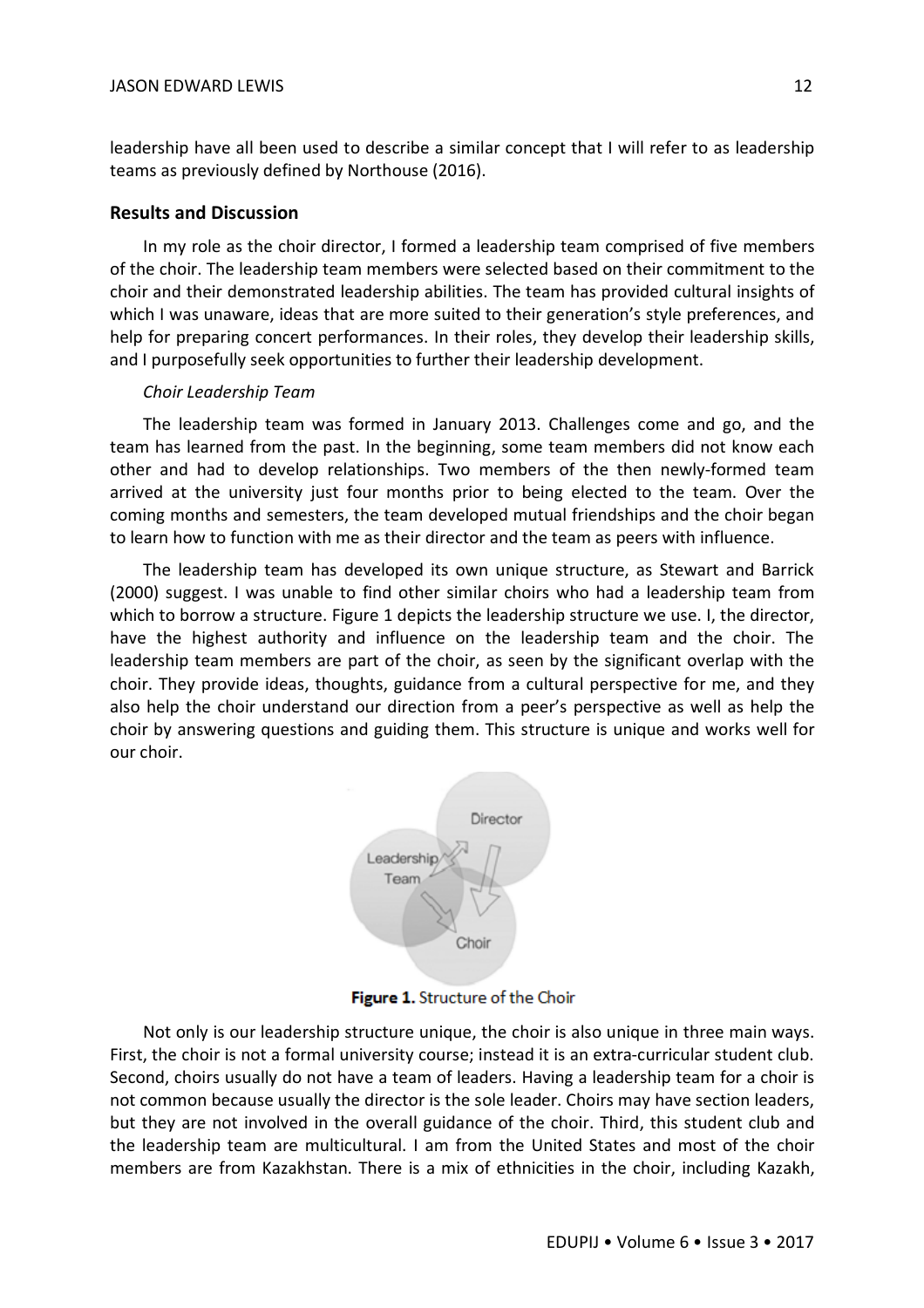Russian, Korean, and Tajik. The choir members are all non-native English speakers but the rehearsals are all conducted in English. These three major differences between our choir and other choirs necessitate a unique leadership structure.

We have tried to find the best leadership team size for our choir. We started with five, and after two years, we increased the size to seven. Hoch (2013) found that teams provide greater innovation than single leaders, but it seemed that we had too much innovation in our team and not enough time to talk through the details of the ideas. After struggling with seven team members for one year, the team agreed to reduce the size back down to five members.

The leadership team now understands the planning-action episodes that occur (Marks et al., 2001). They now know at which times during the semester we usually have meetings to reflect on past events and plan for future events. For small events where we sing one or two songs, the planning meetings are rather short in length. However, for the concerts that we produce, we have a least one large planning meeting that may last two hours, and several follow-up meetings to discuss progress that range from twenty minutes to one hour.

I further evaluate the choir's team leadership against Larson and LaFasto's (1989) eight characteristics of effective teams. I believe we have five characteristics. First, we choose team members based on their demonstrated competencies and their willingness to work on tasks beyond simply singing in the choir. Second, the team and I are unified in our commitment to see the choir continue to succeed despite the various non-choir commitments in our lives. Third, as a team, we have developed an environment for collaboration. Team members work together well and will challenge the ideas of others in constructive ways.

Fourth, the choir and the leadership team members know I expect excellence in everything they do. As a trained performer myself, I expect the choir will either perform with excellence or we will not perform at all. I emphasize my standards of excellence regularly and make sure that anything that is not up to a certain standard will not be performed. I believe this motivates them to work harder because they want to perform as often as possible.

Fifth, we also have what Larson and LaFasto (1989) call a results-driven structure. The leadership team members focus on resolving problems, being creative, and being tactical in their efforts. I encourage them to constantly think along these lines to help move the choir forward to be better. I seek regularly to recognize them and support their work publicly. I acknowledge their efforts in front of the choir and at every concert in front of the large audience. I want the leadership team members to know they are appreciated for their extra work.

#### *My Leadership of the Team*

Once I formed the choir's leadership team, I became, by default, the formal leader of the team. I notice that I and the team operate within the Diversity Model as opposed to the Homogenous Model as described by Gardenswartz and Rowe (2003). Living in Kazakhstan and working with students at this university for nearly seven years has taught me much about operating cross-culturally with diverse views. There is one issue that surfaced recently that highlights some ways of how I lead the team. I will share the story and discuss how the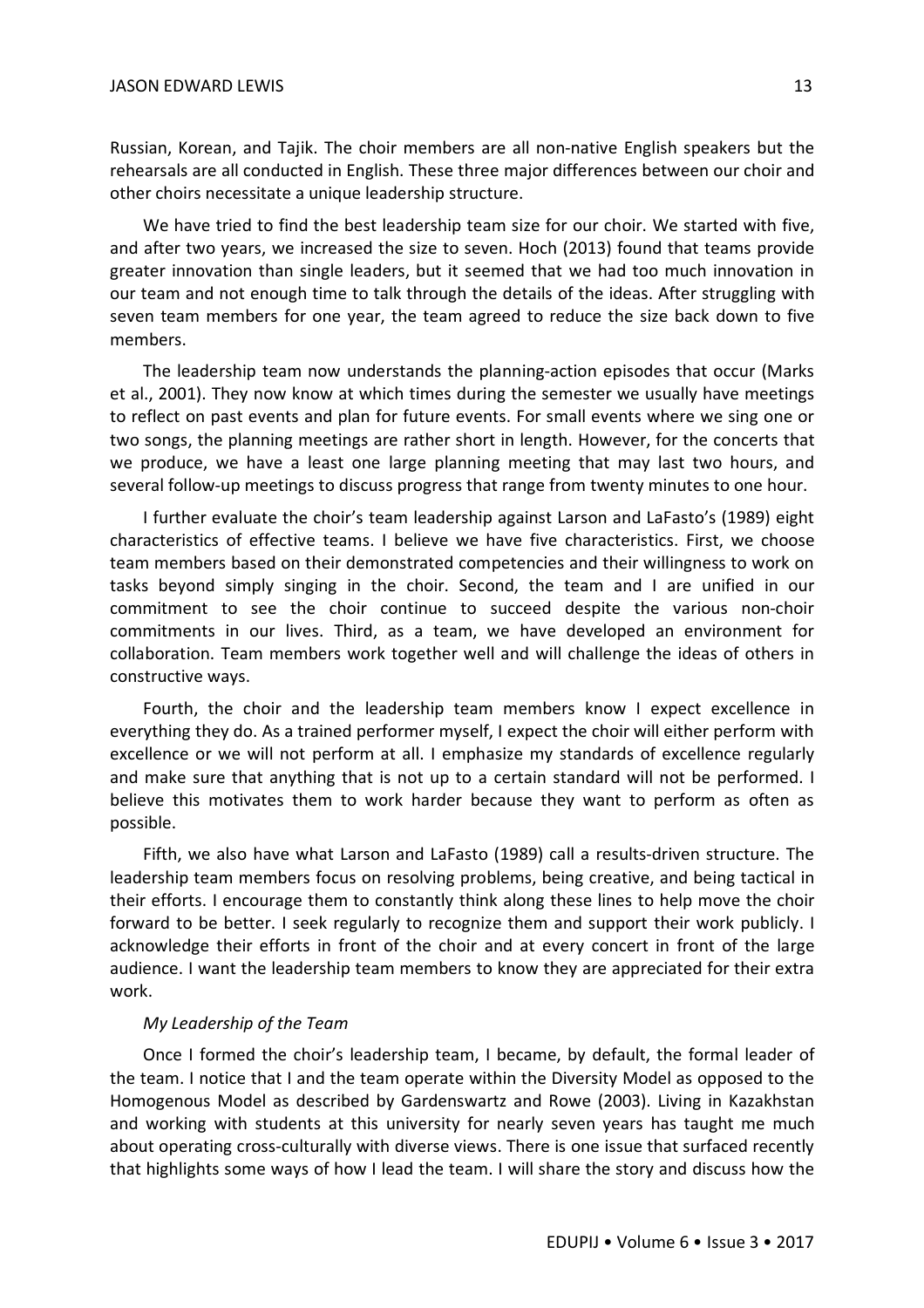events in the story relate to dyadic trust, dyadic communication, my efforts to be a leader with integrity, and the struggle to balance directive and coaching styles of leadership.

### *Story of the Mandatory Rehearsal*

For our two major concerts every year, we conduct a mandatory dress rehearsal that occurs the evening before the concert. One member, Dima, told me as he ran to meet his friend that he had another performance during our dress rehearsal so he will not come. I asked the leadership team members individually through text messaging about what they suggest doing. I received six responses. Five of the leadership team members indicated clearly that he must come to our dress rehearsal. The sixth member suggested we try to talk with him to find a solution.

I informed Dima that the leadership team decided that if he misses the dress rehearsal, he will not be allowed to participate in our concert. He apologized and stated that he will quit the choir. I was shocked that not only was he missing our concert, but he was quitting the choir.

I contacted all members of the leadership team immediately to call an emergency meeting the next morning. I explained to them my interaction with Dima, which included me telling Dima that the leadership team decided he would not participate in our concert. The leadership team told me that they wanted Dima to perform at our concert. However, I had messages stored on my mobile phone from each of them that, without question, stated otherwise.

I responded. I looked at each member and recounted almost verbatim what they wrote to me regarding their decision about what to do with the two choir members who wanted to miss our mandatory dress rehearsal. Culturally, it is impolite to do this in front of a group, but I believed I needed to be extremely direct. When they heard what each other wrote and felt my directness, things changed. It was clear we needed to act quickly to find solutions. Dima later apologized. I allowed him to participate in the concert, but I did not allow him to sing his solo.

#### *Reflections on the Story*

Fortunately, the story ended well for everyone involved. Dima is still a member of the choir, and the leadership team learned some valuable lessons of leadership. There is dyadic trust between me and the leadership team. Despite our occasional disagreements, we trust each other. They know that I will support them unless I have valid reasons for not supporting them. They know I will be open and honest about the issues that arise. I know they want the best for the choir and will strive for harmony among the choir.

Our strong dyadic communication likely made them feel they could blame me for the miscommunication. Since I strive for integrity, I provided the facts of the situation that could not be refuted. I made it clear that they made the decision to be strict with our policy, and this situation was not my fault, their fault, or the policy's fault; instead it was Dima's fault for not communicating with us and for not being committed to the choir through learning his parts.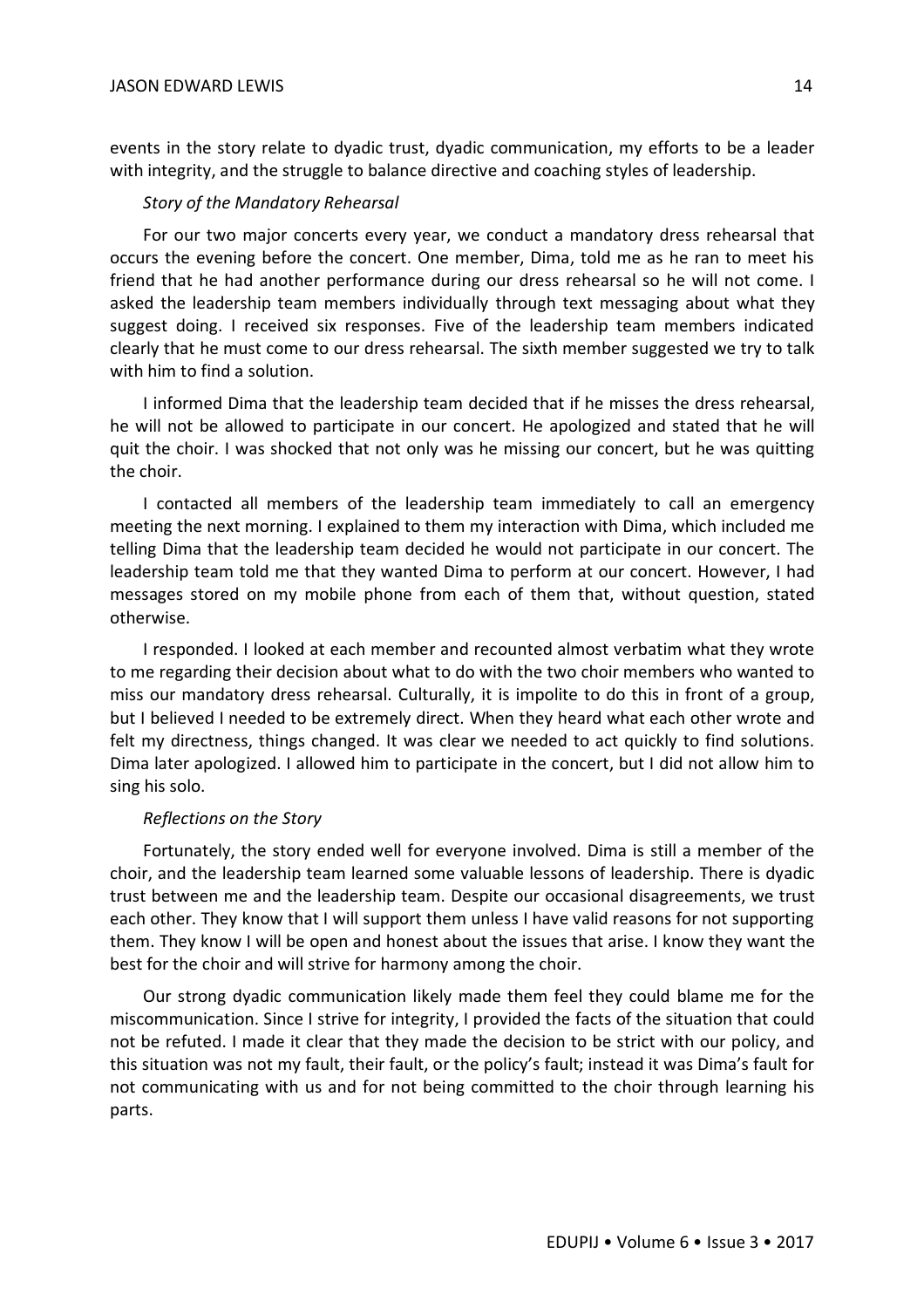#### *Leader Development*

In my experiences of being the team leader, I see that the members of the team are learning and developing their leadership skills and abilities. I keep an open line of communication with the team to let them come to me for support, but also for them to hear and experience the challenges that arise at my end. The challenges that arise give them opportunities to think through the reasons for the challenge, create possible solutions, anticipate outcomes, and put a plan into action. Our interactions and discussions provide opportunities for the team to think through their respective plans and then they can put them into practice when they communicate with the choir.

I can see what Gould et al. (2013) found in their study, regarding leader development being grounded in personal development. When I try to teach the leadership team to lead with integrity, I explain how this is not only beneficial for the choir but for themselves as individuals. I tell them that integrity is a personal characteristic that influences how a person leads. Another example is I teach them how to care for our choir members. I try to demonstrate this by caring for the choir members myself, and I highlight opportunities that I see where members of the leadership team can care for and encourage fellow choir members.

As I reflect on the three elements of leader development given by Van Velsor et al. (2010), I see that I make sure they have challenging experiences which help them develop, I provide regular support and encouragement, however I do not believe I am doing a good job at providing proper assessment and feedback of their work.

The second element of leader development, providing support, comes naturally for me. I am a supporter and encourager, and I know this about myself. I seek to motivate them to do well in their studies, to stay healthy, and to be an encouragement to their friends. I want them to know that I care for and support them as people and as fellow leaders. In their efforts to lead the choir, I try to praise them when they have successes and provide advice when they struggle. Furthermore, I praise them and their work in front of the choir and in front of our audiences at our concerts. Given my natural tendency to offer support and encouragement, I sometimes struggle with the third goal of providing good assessment of their work.

After reading about the need to provide good assessment of a team, I realize that I am weak in this area. I can identify strengths in each person and I try to capitalize on those strengths by assigning tasks accordingly, however I do not give feedback to each member regarding their effectiveness in those tasks. Additionally, I do not talk to them about the areas in which they need to improve. I must help the team members learn about themselves through providing proper assessment that is culturally appropriate.

## **Conclusion**

I work closely with the leadership team and have closer relationships with them than I do with the other choir members. I have watched some of them mature from children to young adults during their time in the university. The informal setting of a student club, as opposed to a university class, allows more flexibility and casualness in our interactions. I can learn more about them as people than I might in a formal classroom setting. We also have non-singing activities and games that help build relationships and team-cohesiveness.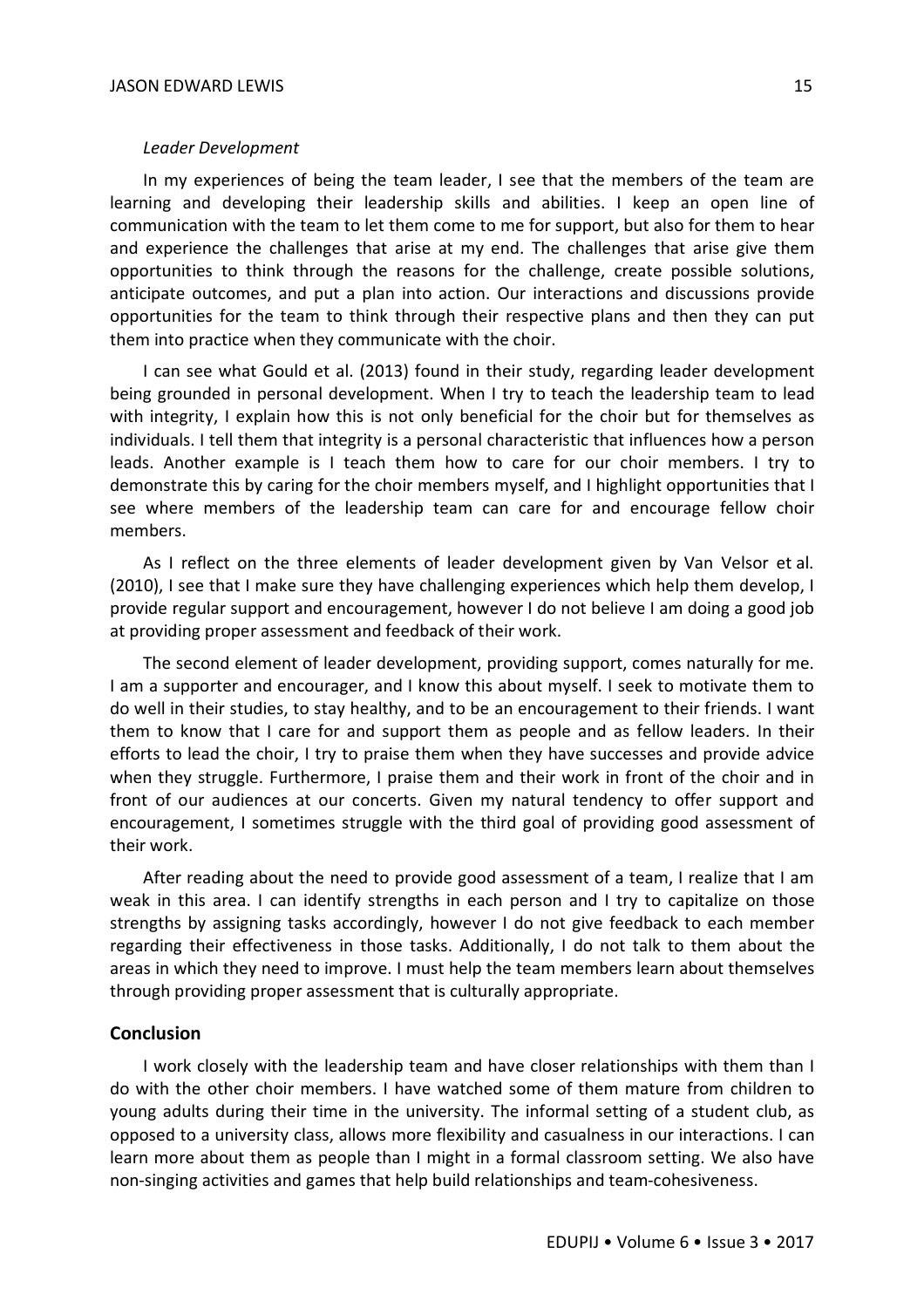The leadership team members know each other well. They have found ways to help each other and respectfully challenge each other. They also help me understand some of the cultural expectations and understandings that surface so that I can lead them and the choir with more confidence. While I still coach them in some areas, I have moved to a more directive style of leadership, but I still exercise a coaching-style leadership when needed. The members of the leadership team have developed competencies in many areas of what they do, so they no longer need as much coaching as they do direction (DeRue et al., 2010). Larson and LaFasto's (1989) eight characteristics of effective teams help me think through what is going well and what needs improvement.

A leader can develop leadership in others unknowingly, but research shows that it can be more effective if done purposefully (Gould et al., 2013). The challenges the leadership team face, the support they receive from me and others, and the assessment and feedback that I will focus on providing should all contribute to help them grow as people and as leaders.

There are several implications of this study that are primarily for university students involved with or considering student clubs and club leadership. Student club advisors and adult leaders may benefit from knowing the benefits of consciously developing leadership skills with club members and some strategies of how to develop such skills. Students might recognize the advantages of clubs and organizations that can help them become better leaders and develop better followers. Current club leaders who are students can see that leadership skills can be developed in all types of clubs, especially in a choir. University administrators can see the value of extra-curricular student clubs in developing leaders and healthy relationships. Student clubs are a great place to exercise team leadership. Furthermore, the student club advisor can take advantage of the opportunities to foster leader development in promising young adults.

## **References**

- Anderson, L. (2006). Analytic autoethnography. *Journal of Contemporary Ethnography, 35*(4), 373-395.
- Chong, E. (2007). Role balance and team development: A study of team role characteristics underlying high and low performing teams. *Journal of Behavioral & Applied Management, 8*(3), 202-217.
- DeRue, D. S., Barnes, C. M., & Morgeson, F. P. (2010). Understanding the motivational contingencies of team leadership. *Small Group Research, 41*(5), 621-651.
- Gardenswartz, L., & Rowe, A. (2003). *Diverse teams at work: Capitalizing on the power of diversity*. Alexandria, VA: Society for Human Resource Management.
- Gould, D., Voelker, D. K., & Griffes, K. (2013). Best coaching practices for developing team captains. *Sport Psychologist, 27*(1), 13-26.
- Graen, G. B., Hui, C., & Taylor, E. A. (2006). Experience-based learning about LMX leadership and fairness in project teams: A dyadic directional approach. *Academy of Management Learning & Education, 5*(4), 448-460.
- Harrison, G. L., McKinnon, J. L., Wu, A., & Chow, C. W. (2000). Cultural influences on adaptation to fluid workgroups and teams. *Journal of International Business Studies, 31*(3), 489-505.